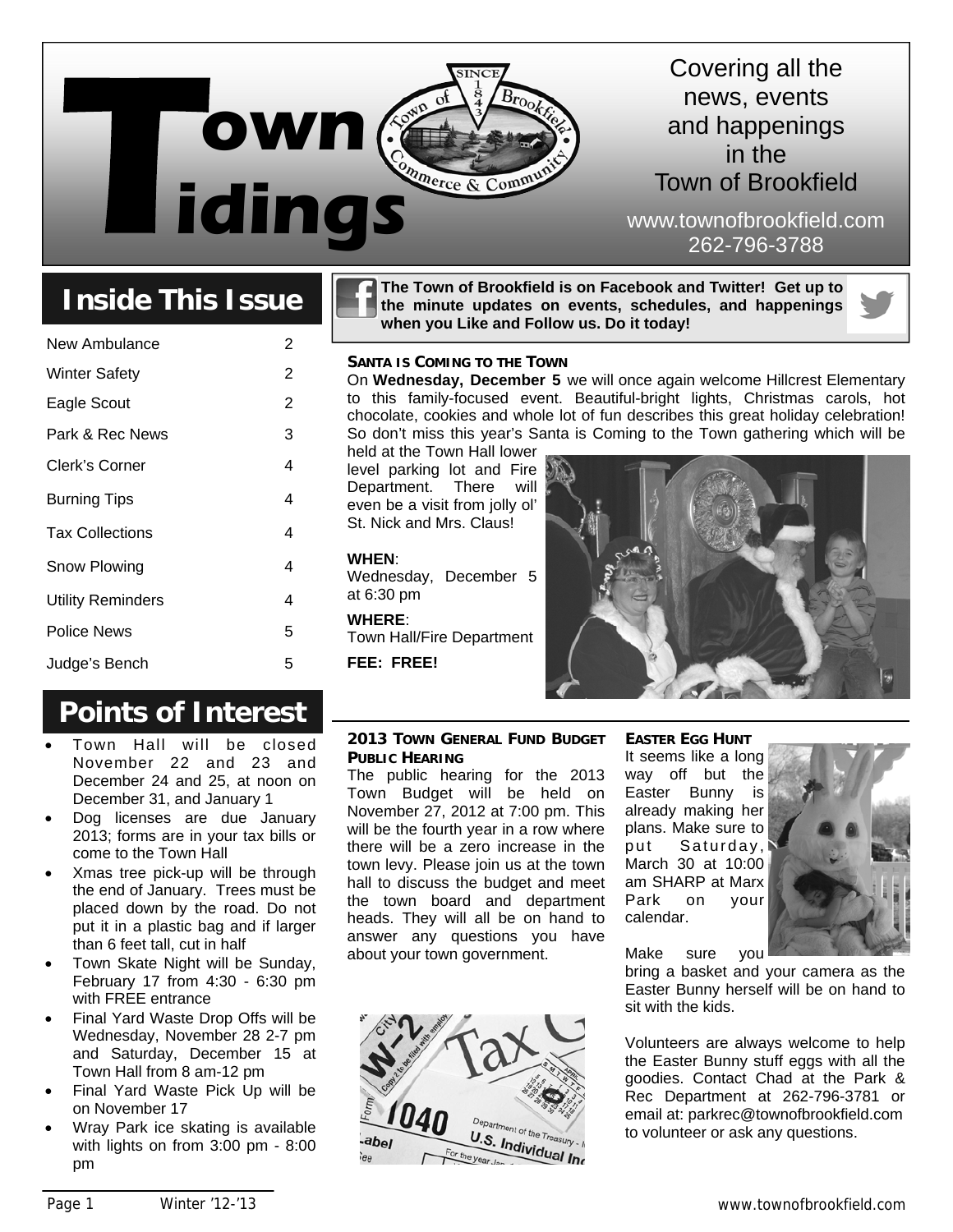#### **NEW AMBULANCE**

The Town of Brookfield Fire D e p a r t m e n t recently took delivery of a new ambulance. The



new ambulance was built by Life Line Ambulance in Sumner, Iowa and was placed in service in early October. The new ambulance is built on a 2012 Ford F-550 chassis and replaces an older 1999 Freightliner ambulance. The Town of Brookfield Fire Department has two ambulances in their fleet and are able to manage multiple simultaneous calls. The ambulance is staffed by two paramedics capable of providing advanced life support services twenty-four hours a day.

#### **FIRE DEPARTMENT OPEN HOUSE**

The Town of Brookfield Fire Department hosted its annual Open House on October 6. The fire department's open house is held each year during the month of October to bring recognition to National Fire Prevention Week. The weather cooperated to provide a beautiful fall day for the event. As has become an

annual tradition, Flight for Life landed their new helicopter in front of the fire station before a crowd of onlookers.



Visitors to the open house had the opportunity to view a display of fire apparatus from the Town of Brookfield as well as surrounding communities. Department members were on hand to provide tours of the equipment and the firehouse, pass out information on fire and life safety, injury prevention, and emergency preparedness. The youngsters at this year's Open House were treated with fire helmets, badges, other assorted hand-outs, and a giant inflatable fire truck slide. Refreshments of hot dogs, popcorn, and cotton candy made the day a big hit for all. Make sure you put it on your calendar for next year!

#### **ARE YOU READY FOR WINTER?**

Winter storms are considered deceptive killers because most deaths are indirectly related to the storm. For example, in the last five years, Wisconsin has averaged 56,000 motor vehicle crashes during winter months. An average of 55 people are killed and 6,000 injured on icy or snow-covered road.

Carbon monoxide poisoning is also a danger. According to the Centers for Disease Control, carbon monoxide is the leading cause of accidental poisoning deaths in the US, with more than 20,000 people visiting the emergency room and nearly 500 killed each year from overexposure to this gas.

Now is the time to winterize your car and home, gather items for an emergency kit in your car, and make sure you have a NOAA Weather Radio with fresh batteries. Additional winter weather tips and how to put together a winter emergency kit are available at readywisconsin.wi.gov. In addition, there are numerous winter storm maps and a history of Wisconsin's winter weather produced by the National Weather Service.

**EAGLE SCOUT**

Chad Schaefer was our latest Troop 16 scout to be honored at an Eagle P r e s e n t a t i o n Ceremony held at St. John's Lutheran Church on May 11, 2012

The Ceremony included the presentation, by past Troop 16 Eagles, of an American Flag flown over the National Capitol, a scout value candle lighting ceremony, slides of Chad growing up, kind



words by Eagle Presenter, Mark Paget, the badge presentation by our TOB chairman, Keith Henderson and a cake and appetizer reception.

Chad earned 34 merit badges and for his Eagle Service Project, he organized and lead the troop in the implementation of disassembling a 500 foot section of split rail fencing in need of repair and straightening, redug the 50

post holes and reassembled the fencing at the Wehr Nature Center in Franklin.

Additionally, there was an Eagle Scout awarded to Matthew Peterson. The troop 16 Institutional Representative, James Mathes presented the badge and Jeff Mrochinski, one of Matt's South High School Teachers, gave the Eagle presenter presentation.

The ceremony also included a scout law  $c$  and  $e$  lighting  $c$  e  $r$  e m o n  $y$ , the honoree's minute, followed by a cake and punch reception. Matt earned 28 Merit Badges and for his Eagle Service Project, he lead, organized, and directed the removal of overgrowth in a green space at the St. John's Church, reseeded the area, and constructed a circular bench.

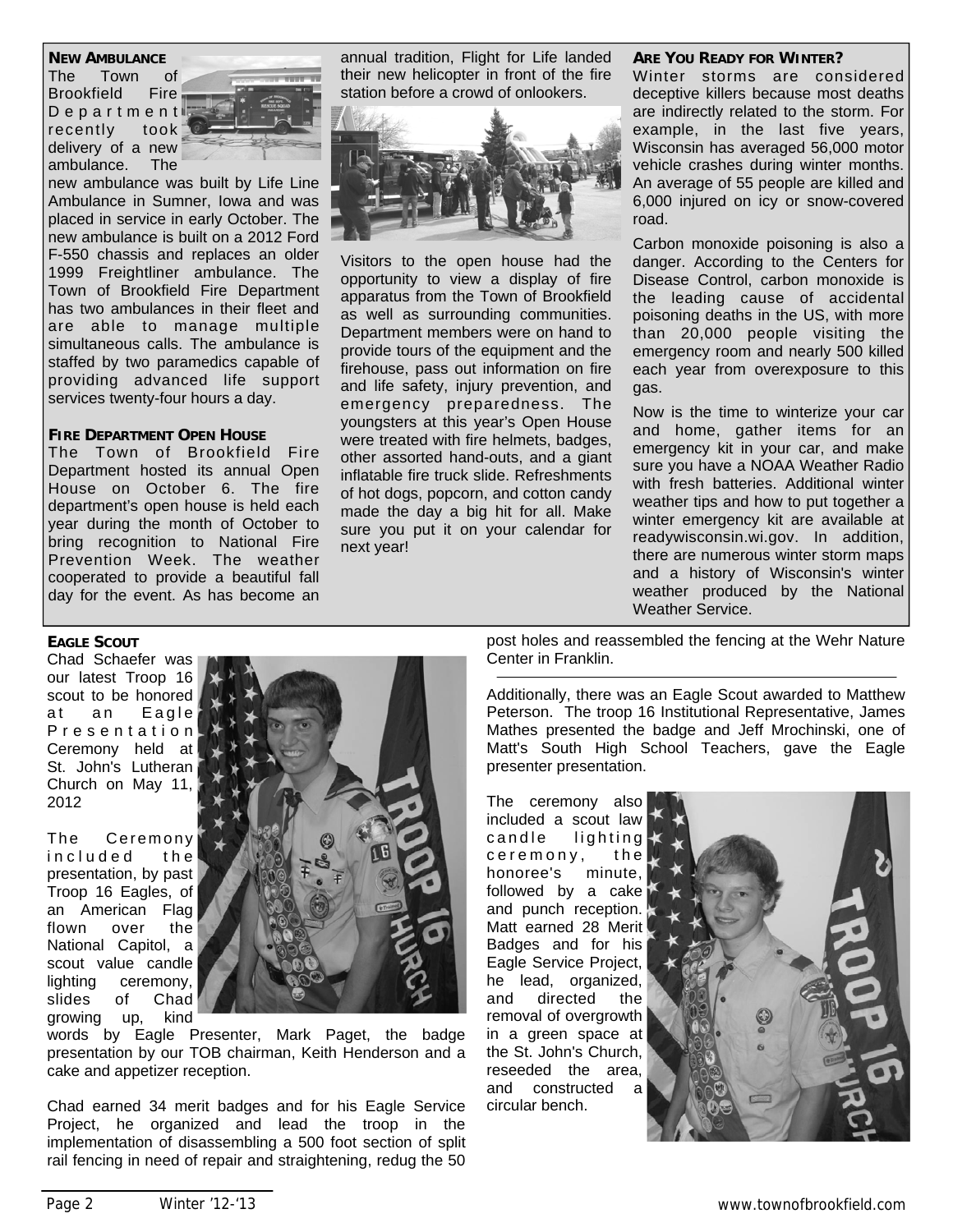#### **PARK & REC NEWS**

#### **COOKING CLASSES Pomegranate**

Monday, November 26; 6:30 - 9:00 pm

Pomegranates are now being featured as one of the hot new "super foods" that both tastes good and is good for you. The powerful antioxidants in the fruit help retard aging and can neutralize almost twice as many free radicals as red



**Wine and seven times as** many as green tea.

> So, we'll be thinking healthy and we're going to prepare some fabulous dishes featuring pomegranate that will be great for holiday entertaining.

You'll sample:

Pork Tenderloin with Pomegranate Salsa, Autumn Rice Pilaf, Green Beans with Pomegranate, Goat Cheese , and finally, Almonds and Pomegranate Sorbet

#### **Culinary Classics**

Monday, December 17; 6:30 - 9:00 pm

Are you bored with the same old, same old? Want to learn a few great recipes that are perfect for dinner with the family but are elegant enough to entertain even the most discerning guest? Well, this is the class for you! You'll learn to prepare these 2 great menus and taste everything.

**Menu 1** - Chicken Cordon Bleu served with Duchesse Potatoes and Asparagus with Hollandaise

**Menu 2** - Italian Beef Spiedini Rolls served with Aglio, Olio ed Erbe (Pasta with garlic, olive oil & herbs) and Braised Green Beans

Instructor: Staci Joers

**WHERE:** Town Hall

**FEE:** \$25 each class

#### **SPRING SOCCER**

Registration for the Spring Soccer Season will begin February 19 and run through March 7, 2013. Make sure to

come in early to assure formation of teams and volunteer to be a coach. You'll save \$5.00 per child on your registration fee and get to spend extra time with your kids. The commitment is only one hour



per week and the time is priceless.

Practices are held at Wray Park once per week for five weeks beginning around April 8, 2013. There is no travel and games are played within the practice schedule.

#### **ART ATTACK**

All classes will be at Town Hall. Register immediately.

#### Creative Creations

This class will combine the traditional and the funky to create some amazing art work. Kids will create paintings, drawings, and more, using a mix of traditional and nontraditional items. From painting with food to creating homemade stamps, kids will make some fun projects during this four week class. Classes are for kindergarten through  $3<sup>rd</sup>$  grade.

WHEN: November 3, 10, 17, 24; 10:00 am - 10:30 am

FEE: \$25

#### Create With Me

This class is for a guardian and their child. Parents will help children advance their skills doing everything from cutting to beading and more. Working in stations kids will create several projects each week while being allowed to work at their own pace. Participants must be accompanied by an adult. Class is for kids ages 3-5.

WHEN: January 5, 12, 19, 26; 11:00 am - 11:30 am FEE: \$25

#### Art Explorations

This class is for students who want to further explore traditional materials from clay to painting. Students will explore one material a week for four weeks. Class is for 2<sup>nd</sup> to  $5<sup>th</sup>$  graders.

| WHEN: | Saturdays, March 2, 9, 16, 23 |
|-------|-------------------------------|
|       | 1:00 pm - 1:45 pm             |
| FEE:  | \$25                          |

#### **TOWN SKATE NIGHT**

Skate away those long winter blues! Just come on down to Skateland at 1931 E. Main St. in Waukesha and strap on some skates. Who needs an excuse to get out of the house during the winter...but here is one anyway! Roller-skates will be provided or you can bring your own (including rollerblades!) We'll skate the day away listening to music and just gathering with all of our Town friends and families.

Make sure you are there!!!

WHERE: Waukesha **Skateland** 

WHEN: Sunday, February 17, 2013; 4:30 p.m. - 6:30 pm

FEE: FREE (proof of residency required; skate rental included or bring your own)

#### **SPRING REGISTRATION DAY**

On Saturday, March 30 from 8:00 am - 9:30 am at the Town Hall, Park & Recreation Registration will take place. Come in to sign up for all your spring and summer recreation needs including tennis, golf, art, baseball, softball, photography, kayaking and so much.

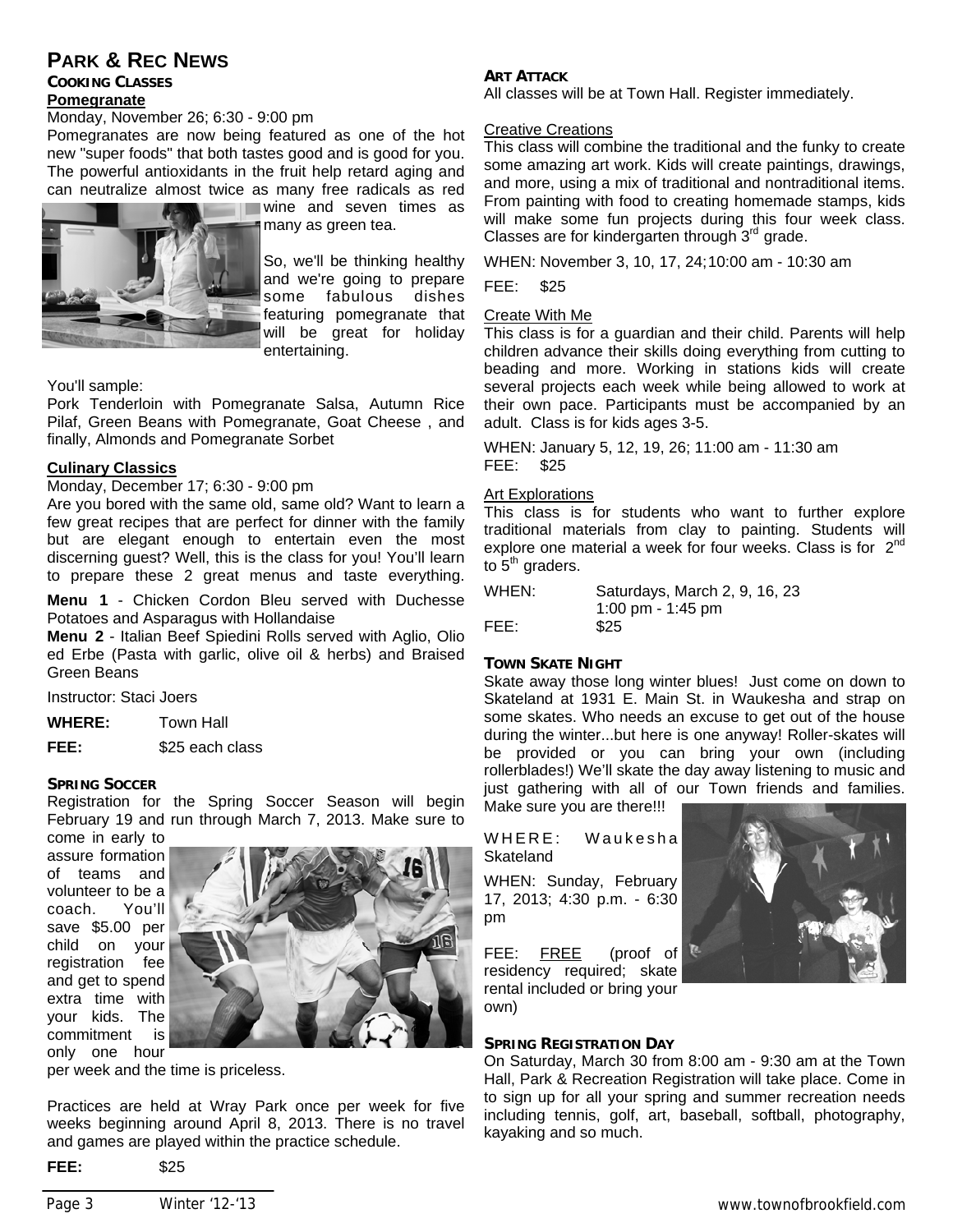## Clerk's Corner

## Read the Town Notification Boards

These Boards are located at: Marx Park Town Hall Mayrose Blvd. Davidson Rd. Weyer Road Wisconsin Ave. and Woelfel Rd.

- Attend Town Meetings. All town meetings are held at Town Hall, 645 North Janacek Road
- Visit the town website at www.townofbrookfield.com for agendas, minutes and town information.
- Read the Waukesha Freeman and Milwaukee Journal/Sentinel for notices and updates.

#### **Just stop in!**

The Town hall is north of Bluemound Road on Janacek Road (196th and Bluemound). Call us 8:00 am to 4:30 pm Monday through Friday at 796-3788 for additional directions or information.

| <b>Town Hall Numbers</b>                       |          | <b>Clerk of Courts</b>     | 796-3780 |
|------------------------------------------------|----------|----------------------------|----------|
| <b>Emergency:</b><br><b>Police and Fire</b>    | 911      | Park & Recreation          | 796-3781 |
| Police Dept. Administration<br>(non-emergency) | 796-3798 | <b>Building Inspection</b> | 796-3790 |
| Police 24-hour Dispatch                        | 446-5070 | <b>Town Hall</b>           | 796-3788 |
| Fire Dept. (non-emergency)                     | 796-3792 | <b>Sanitary District</b>   | 798-8631 |

#### **BURNING TIPS**

A burning permit for residential burning is not required as long as the following conditions are met:

- 1. There is no burning of: garbage, material producing a noxious odor, material creating a health hazard, flammable liquids, open areas of standing grass, woods or brush, or combustibles in an amount exceeding two feet in height and five feet in diameter
- 2. Burning is only allowed during daylight hours
- 3. No burning when winds exceed 10 miles per hour
- 4. Burning in roadways or ditches is prohibited
- 5. Burning must occur at least 25 feet from the front lot line, 15 feet from the side lot line and 10 feet from the rear lot line
- 6. Adequate protection, such as a garden hose or fire extinguisher, must be readily available
- 7. When burning in a container, it must have a wire mesh cover with an opening of 1/2 inch or less and be more than 25 feet from any building

#### **TAX COLLECTION HOURS**

Waukesha County Treasurer (located in the Waukesha County Administration Building at 515 W. Moreland Blvd.) will be collecting property taxes once again for Town of Brookfield residents. Make checks payable to *Waukesha County Treasurer*. Mortgage checks issued to you and/or your spouse need to be endorsed by all parties. Use the preaddressed envelope included with the tax bill to mail payments. To pay in person, their office hours are Monday - Friday, 8:00 am to 4:30 pm.

There is a depository box available 24 hours a day located east of the Administration Center across from Door 35. Refund checks will be issued in approximately six weeks.

Waukesha County administrative offices are closed 12/24, 12/25, 12/31, 1/1.

For further information or to pay online, go to www.waukeshacounty.gov or find information at the town's website at www.townofbrookfield.com.

#### **UTILITIES INFORMATION FORWARDING UTILITY BILL**

Due to the fact that the U.S. Postal Service does not forward any mail that is addressed to "current resident", if you have moved, or are leaving the area for any considerable length of time and would like your utility bill to be sent in your name to another address, we require that you make that request "in writing". You can come into our office for an Address Change Form or you can download a copy from the town's website at www.townofbrookfield.com, click on "Departments", "Sanitary District No. 4 Information" and look for our forms.

#### **EXERCISING YOUR VALVES**

When we come out to make a scheduled meter change, we find that many of the valves before and after the meter have not been exercised and are stiff or frozen. This can be problematic when we change the meter. It could be catastrophic if a pipe in your house breaks and you need to turn the water off as that is your main feed line. It would be prudent to exercise the valves, turning them off and on at least once a year, as we do with our main valves.

#### **SNOW PLOWING SEASON UPDATES AND REMINDERS**

Residents please check your mailboxes and lamp posts and repair them if they are loose, damaged or not



adequately supported. Be sure that road right-of-way is clear of any objects, or obstacles because hazards can cause damage to public and private property when plowing. If your mailbox is damaged by a plow, please contact the Town Hall at 796-3788.

#### **SNOW TO BE REMOVED WITHIN 24 HOURS**

The owner and occupant of any lot or parcel in the Town abutting upon a public sidewalk shall, within 24 hours after the cessation of any storm during which snow has fallen, remove or cause to be removed from the portion of such sidewalk abutting his property all snow and ice which accumulated thereon.

Depositing snow on public right-of-way is also prohibited and you may be cited for non-compliance.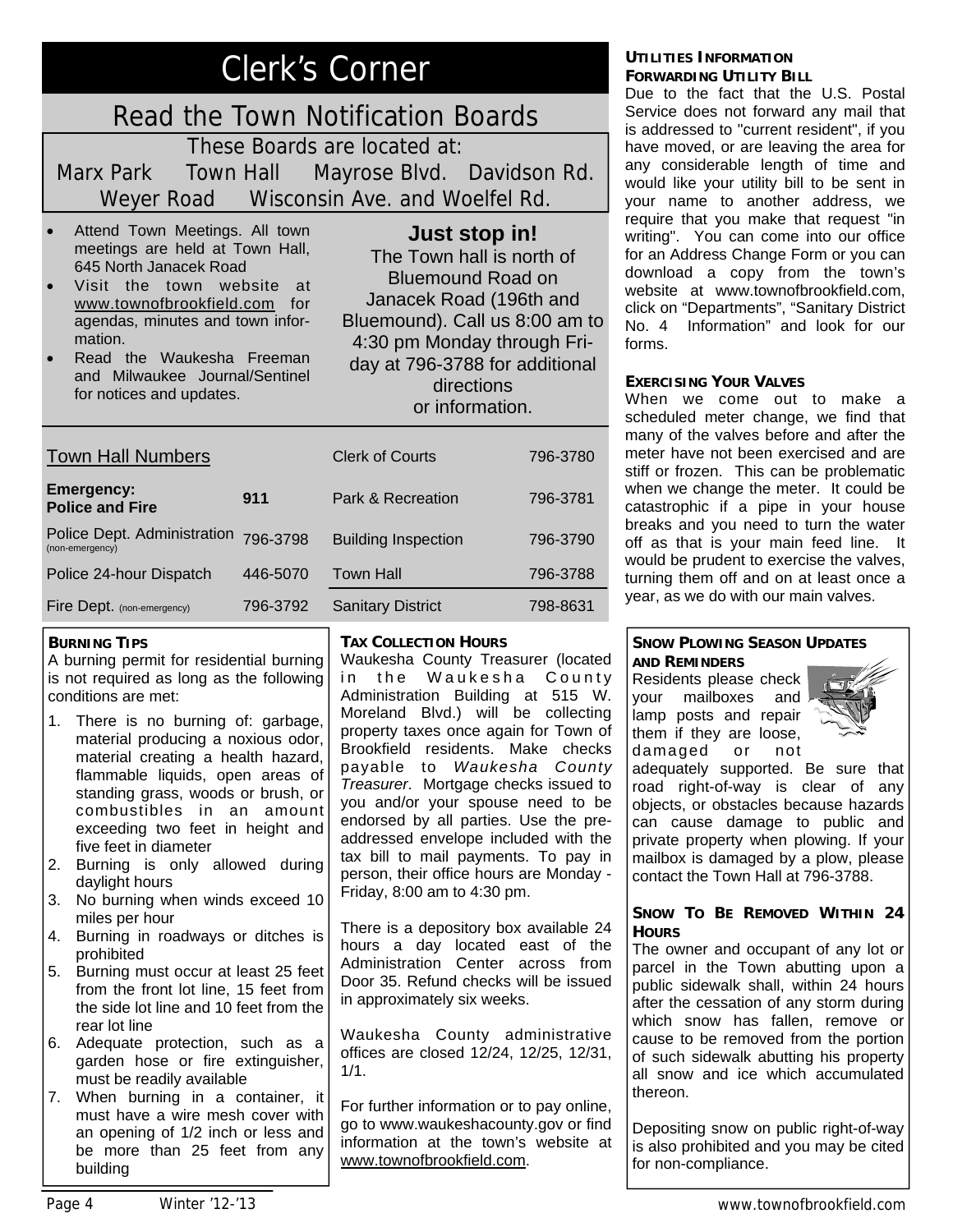#### **POLICE DEPARTMENT ENFORCEMENT**



The Town of Brookfield Police Department is expected to receive funding from the Wisconsin Department of Transportation Bureau of Transportation Safety to crackdown on speeders, seatbelts and drunk drivers. The funds will be used to pay for officers' overtime and to purchase new equipment for improved enforcement. The grant will run through September 2013.

Speeding is prevalent and deadly in Wisconsin. In 2011, **CONSIN** speed-related crashes were listed as a contributing factor in 16.3% of all crashes and almost 27.1% of all fatal crashes.

160 people died in these crashes. Excessive speed is often associated with other high-risk behaviors that increase the likelihood of a crash and of significant injury or death occurring, these include following too closely and failure to wear safety belts.

In 2011, 52% of persons killed and 25% of persons sustaining incapacitating injuries in Wisconsin crashes were NOT wearing safety belts. Many of these people were ejected from their vehicle. The Click-it or Ticket program is intended to encourage extraordinary seat-belt enforcement in areas of the state with low seatbelt usage.

As a reminder, there is **no parking on any town street** from November 1 through April 30. This ordinance was created for your safety to allow access of snow removal equipment, fire apparatus, and police vehicles during winter weather conditions.



-Chief Chris Perket

#### **FROM THE JUDGE'S BENCH**

Did you know…. Anyone convicted of a drunk driving (first offense) who has a Prohibited Alcohol

Concentration of .15 or greater, or is convicted of an improper refusal to take a

chemical test, will be ordered to have an Ignition Interlock Device (IID) installed on **every** vehicle with defendant's name on the title or registration. In addition, his or her operating privileges will be restricted to driving anyone else's vehicle only if equipped with an interlock device. The IID restriction must be for one year and does not start until the Department of Transportation issues a n



occupational or reinstated l i c e n s e . There is not an option to "wait out" the one year

period. The cost of the IID installed and maintained in a vehicle for the one year period is approximately \$1000 per vehicle.



Also, just a reminder….the law NOW prohibits drivers under an instructional permit or a probationary license from driving any motor vehicle while using a cellular or other wireless telephone device, except to report an

emergency. The law took effect November 1, 2012. The penalty is a forfeiture of not less than \$20 **plus costs** nor more than \$40 **plus costs** for the first offense and not less than \$50 **plus costs** nor more than \$100 **plus costs** for the second conviction within one year.

Covered in the next issue….*What are costs*? How does a \$50 forfeiture penalty become \$114 owed to the court?

-Judge JoAnn Eiring



#### **POLICE DEPARTMENT**

There have been several changes within the Town of Brookfield Police Department lately beginning with the resignation of Captain Timothy Imler who served the Town of Brookfield from 1997 through November 9 of this year. Captain Imler brought many great changes to the department over his 15 years, and he will be missed greatly. We want to wish the best to Tim and his family.

In March of this year, the Town of Brookfield Police Department said good-bye to Officer Patti Kennedy who served the Town of Brookfield since 1995. Officer Kennedy brought knowledge and experience to the department along with Gracie (her horse) to the Fourth of July celebration.

The Town of Brookfield Police Department is proud to say that Officer Don Bishop is serving the citizens as the department's newest full-time officer and on April 19, 2012 the department welcomed Nicole Funk as our newest part-time police Officer.

As you can see, there have been several changes within the department, but we continue to serve the citizens of the Town of Brookfield with the highest quality police service. If the Town of Brookfield Police Department can be of any assistance at any time, please feel free to contact any of the officers of the department or myself.

The Town of Brookfield Police Administrative Office will be closed on the same schedule as the Town Hall

The members of the police department wish to thank the citizens of the Town of Brookfield for your continued support over the past year. The information provided to us regarding crime and safety issues, and the genuine concern displayed by the residents of the Town has been greatly appreciated. We hope the police department has provided you with quality service this past year. We will continue to strive to find ways to provide quality service in the future. Please do not hesitate to call us for any crime or safety issue – we are glad to hear from you and need your help in keeping the Town a safe place to live and work. Have a safe and enjoyable holiday season!